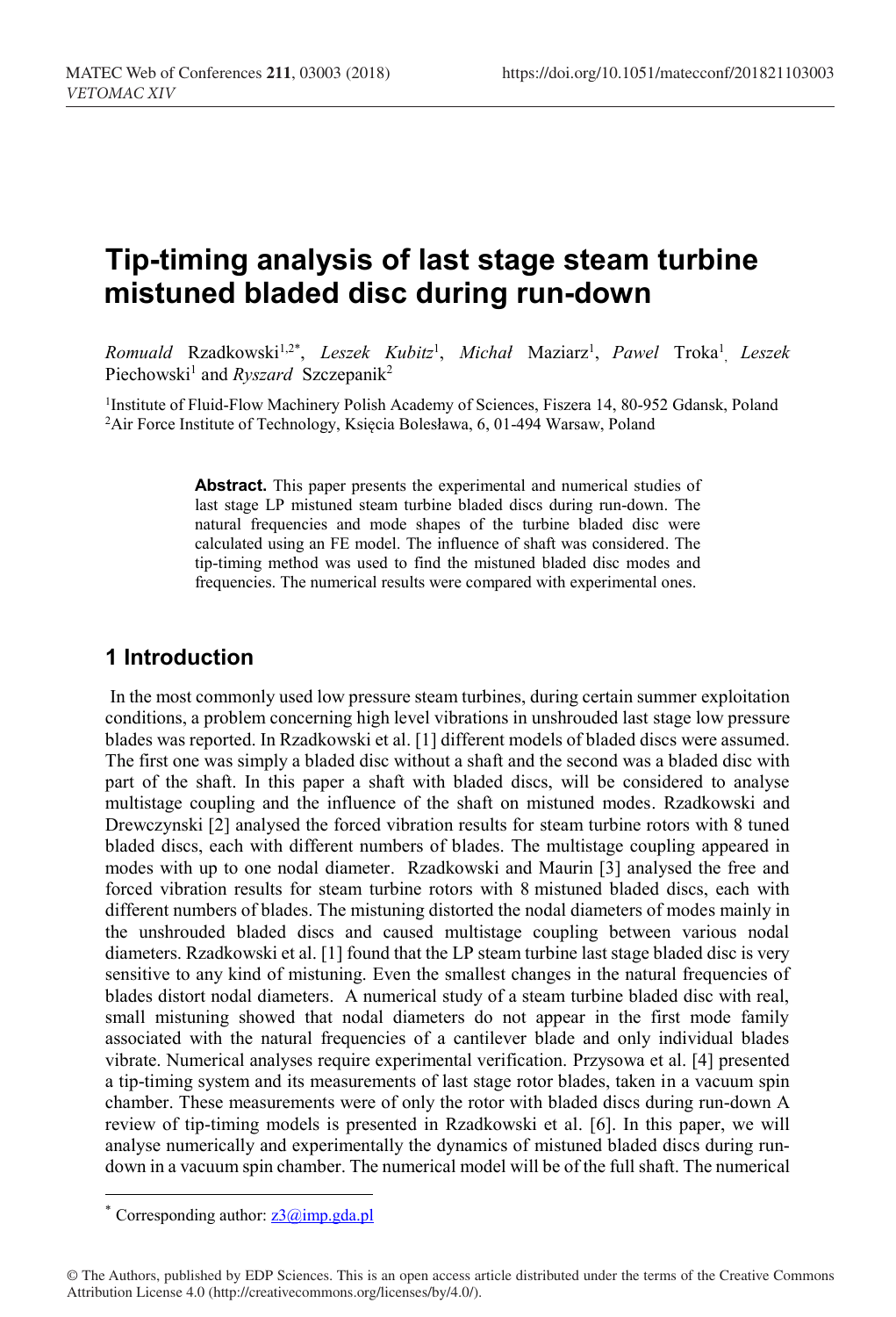results will be compared with the tip-timing measurements of mistuned bladed disc frequencies and modes.

#### **2 Experimental results**

An LP last stage mistuned bladed disc on a rotor was tested in a vacuum spin chamber to measure blade vibration (Fig. 1). The blade displacements were measured during run-down (Figs. 2-4). Fig. 2 presents the 53 blade tip displacements during a run-down from 3052 rpm to 492 rpm. In order to prevent excessive blade stress through self-excitation, the geometries of the blades were deliberately mistuned by removing a thin layer of material from around the tip of every second blade (feathering). Blade feathering caused a number of frequency groups, presented in Fig. 2, for various engine order (EO) excitations connected with blade natural frequencies (Fig. 6). Fig. 3 (an enlarged section of Fig. 2) presents 27 blade tip displacements during a run-down from 1958 to 1878 rpm for 3EO. Here, we see that tiptiming can measure blade damping in the flow.



**Fig. 1.** View of the rotor in the vacuum spin chamber



**Fig. 2.** Tip displacements of 53 rotor blades during run-down, 3052 - 492 rpm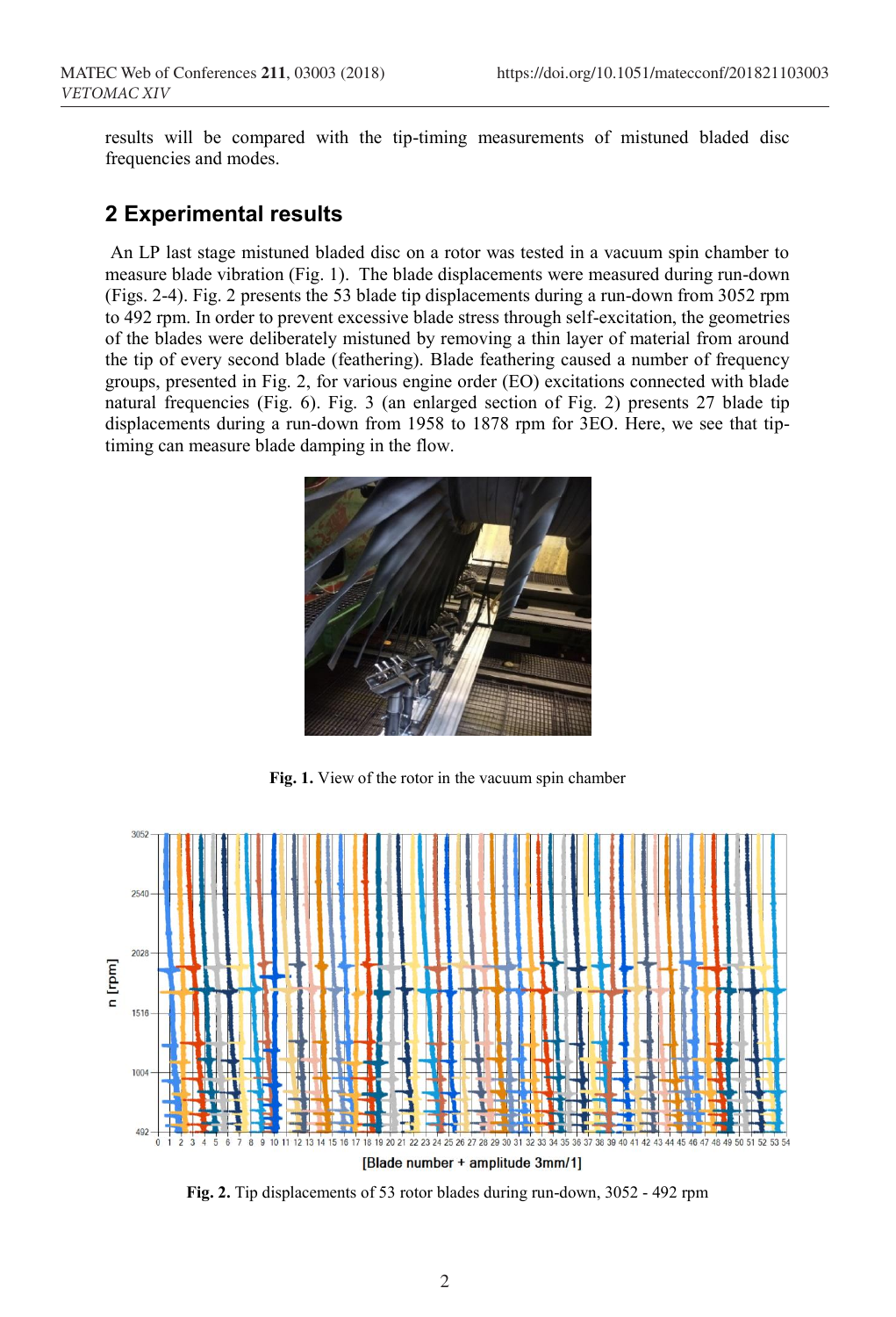

**Fig. 3.** Tip displacements of 53 rotor blades during run-down, 1958 -1878 rpm



**Fig. 4.** Tip displacements of 53 rotor blades during run-down, 3052 - 492 rpm

Fig. 4 presents the displacements of all the 53 blades during run-down measured. This shows that during the run-down, the maximal amplitude is 4.46 mm. Figs. 2-4 present the measurements from only one sensor, which were affected by aliasing. In order to obtain the blade amplitudes, phases and frequencies the linear sine fitting was used on the basis of signals from several sensors. The blade frequencies and amplitudes for 3EO excitation obtained from tip-timing analysis (3 sensors) are presented in Fig. 5. The 3EO resonance is seen in the Campbell diagram of the rotor blade (Fig. 6) and Fig. 3. In 3EO the rotor blades vibrated with maximal amplitudes (Fig. 6).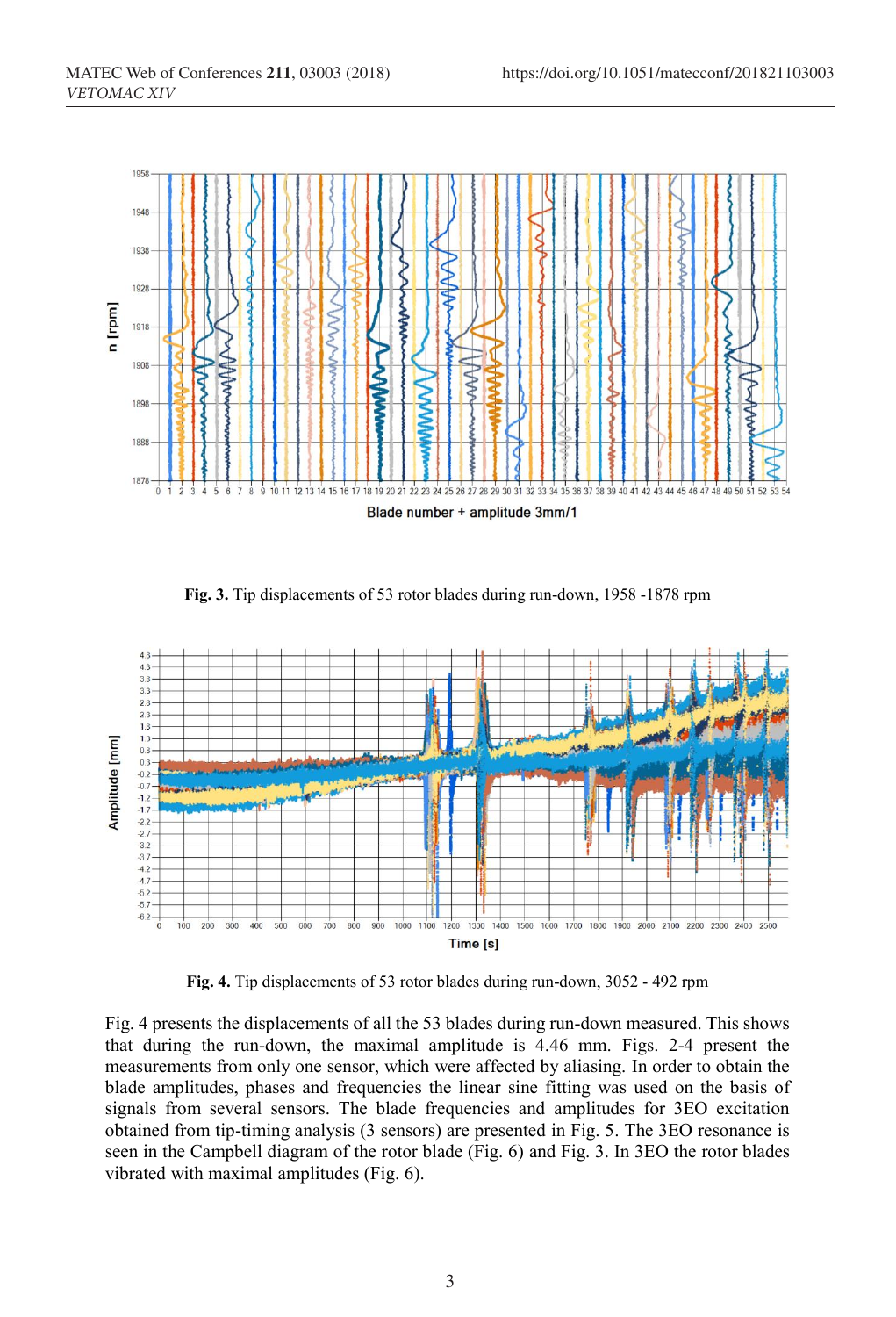

**Fig. 5.** 53 rotor blade amplitudes and frequencies for 3EO resonance



**Fig. 6.** Campbell diagram of rotor blade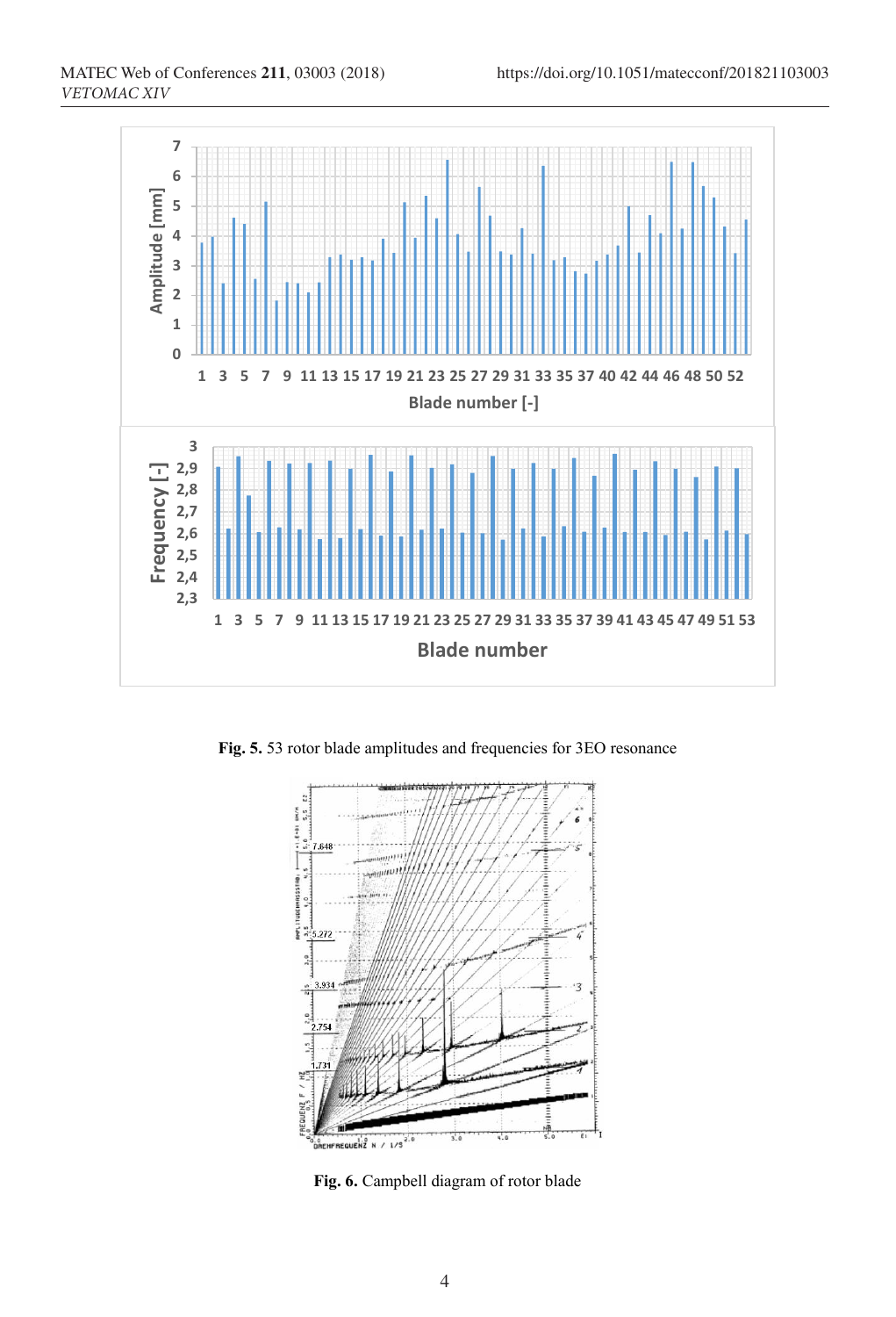#### **3 Numerical results**

A shaft with bladed discs was considered to analyse the frequencies of multistage coupling and the influence of the shaft on mistuned modes. Blade mistuning was introduced to the numerical model by changing the FE model of particular rotor blades (Fig. 5). Three groups of frequencies were assumed: without feathering (2.93-2.89 – non-dimensional frequency, 26 blades), with feathering (2.62-2.57, 26 blades) and blade 4 (2.77). There was less than 10 Hz mistuning difference between groups with and without fathering. The tip-timing measurements show that in the first group (2.93-2.89, 26) without feathering and also in the group with feathering (2.62-2.57, 26 blades) another mistuning appeared as the result of a manufacturing error (Fig. 5).

# **4 Comparison of numerical and experimental results**

The tip-timing measurements give the frequencies and amplitudes of the mistuned bladed disc modes. Fig. 7 compares several experimentally measured (left) and numerically (right) calculated mistuned bladed disc modes. The comparison is satisfactory. The discrepancies result from the fact that the numerical calculations assumed a rigid support of the full shaft in bearings instead of the stiffness and bearing damping coefficient. The results show that nodal diameters do not appear in the first mode family associated with the natural frequencies of a cantilever blade and only individual blades vibrate.